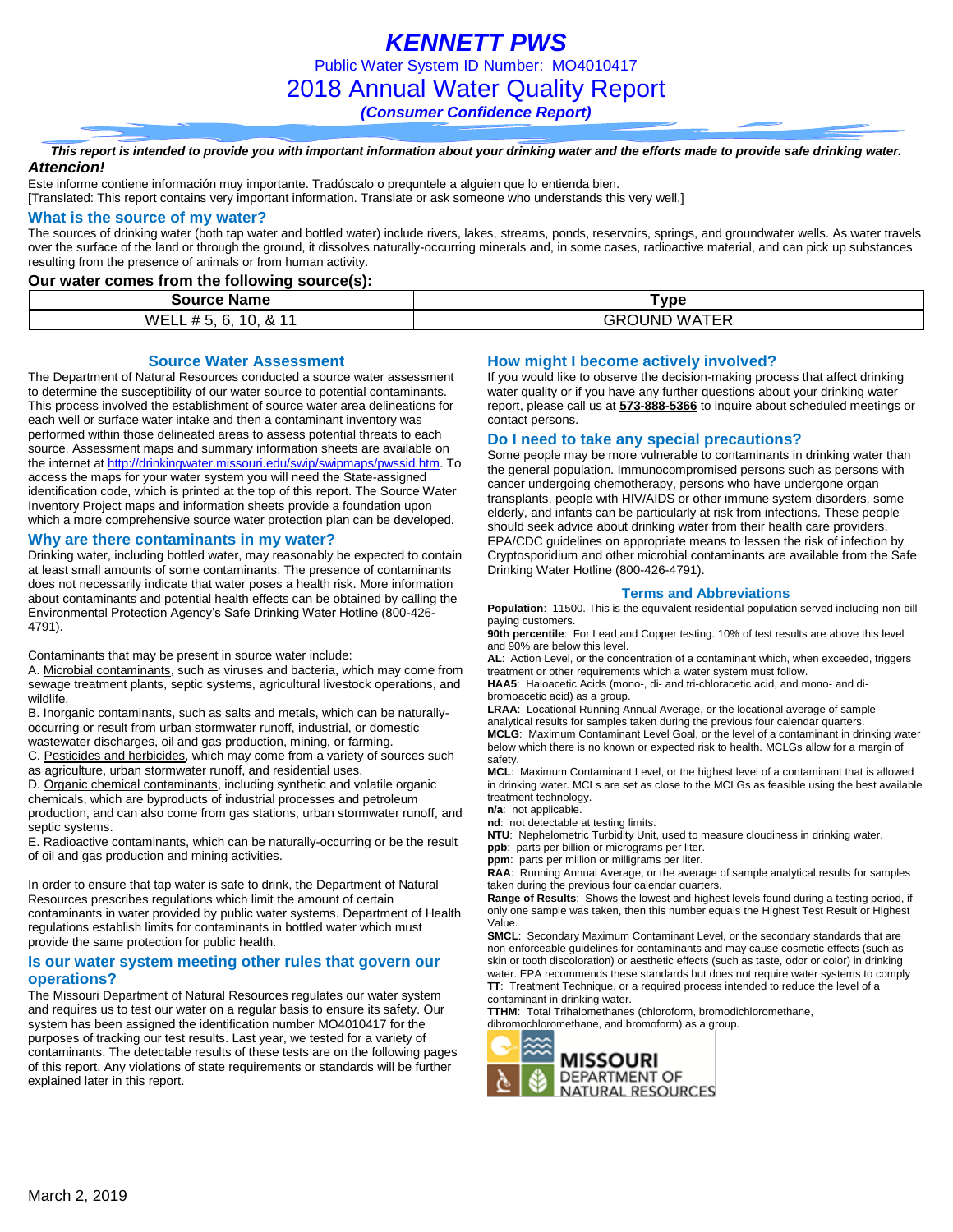## *KENNETT PWS*

Public Water System ID Number: MO4010417

2018 Annual Water Quality Report

*(Consumer Confidence Report)*

## *Contaminants Report*

KENNETT PWS will provide a printed hard copy of the CCR upon request. To request a copy of this report to be mailed, please call us at **573-888-5366***.* The CCR can also be found on the internet at www.dnr.mo.gov/ccr/MO4010417.pdf.

*The state has reduced monitoring requirements for certain contaminants to less often than once per year because the concentrations of these contaminants are not expected to vary significantly from year to year. Records with a sample year more than one year old are still considered representative. No data older than 5 years need be included. If more than one sample is collected during the monitoring period, the Range of Sampled Results will show the lowest and highest tested results. The Highest Test Result, Highest LRAA, or Highest Value must be below the maximum contaminant level (MCL) or the contaminant has exceeded the level of health based standards and a violation is issued to the water system.* 

## *Regulated Contaminants*

| <b>Regulated</b><br><b>Contaminants</b> | <b>Collection</b><br><b>Date</b> | <b>Highest</b><br>Test<br><b>Result</b> | <b>Range of</b><br><b>Sampled</b><br><b>Result(s)</b><br>$(low - high)$ | <b>Unit</b> | <b>MCL</b> | <b>MCLG</b> | <b>Typical Source</b>                                                                          |  |
|-----------------------------------------|----------------------------------|-----------------------------------------|-------------------------------------------------------------------------|-------------|------------|-------------|------------------------------------------------------------------------------------------------|--|
| <b>BARIUM</b>                           | 6/14/2017<br>0.00625<br>0.00625  |                                         |                                                                         | ppm         |            |             | Discharge of drilling wastes; Discharge from metal refineries;<br>Erosion of natural deposits  |  |
| <b>CHROMIUM</b>                         | 6/14/2017                        | 4.08                                    | 4.08                                                                    | ppb         | 100        | 100         | Discharge from steel and pulp mills                                                            |  |
| <b>FLUORIDE</b>                         | 6/14/2017                        | 0.33                                    | 0.33                                                                    | ppm         |            |             | Natural deposits; Water additive which promotes strong teeth                                   |  |
| NITRATE-<br><b>NITRITE</b>              | 12/13/2018                       | 0.021                                   | 0.021                                                                   | ppm         | 10         | 10          | Runoff from fertilizer use; Leaching from septic tanks, sewage;<br>Erosion of natural deposits |  |

| <b>Disinfection</b><br><b>Byproducts</b> | <b>Sample Point</b> | <b>Monitoring</b><br><b>Period</b> | <b>Highest</b><br>LRAA | <b>Range of Sampled</b><br><b>Result(s)</b><br>$(low - high)$ | Unit | <b>MCL</b> | <b>MCLG</b> | <b>Typical Source</b>                    |
|------------------------------------------|---------------------|------------------------------------|------------------------|---------------------------------------------------------------|------|------------|-------------|------------------------------------------|
| (HAA5)                                   | DBPDUAL-01          | 2018                               |                        | $0 - 0$                                                       | ppb  | 60         |             | Byproduct of drinking water disinfection |
| (HAA5)                                   | DBPDUAL-04          | 2018                               |                        | $0 - 0$                                                       | ppb  | 60         |             | Byproduct of drinking water disinfection |
| TTHM                                     | DBPDUAL-01          | 2018                               | 26                     | $26.4 - 26.4$                                                 | ppb  | 80         |             | Byproduct of drinking water disinfection |
| TTHM                                     | DBPDUAL-04          | 2018                               | 23                     | $23.4 - 23.4$                                                 | ppb  | 80         |             | Byproduct of drinking water disinfection |

| Lead and<br><b>Date</b><br>Copper |             | 90th Percentile: 90%<br><b>Range of Sampled</b><br>of your water utility<br><b>Results</b><br>$(low - high)$<br>levels were less than |                  | <b>Unit</b><br><b>AL</b> |    | <b>Sites</b><br><b>Over AL</b> | <b>Typical Source</b>                   |
|-----------------------------------|-------------|---------------------------------------------------------------------------------------------------------------------------------------|------------------|--------------------------|----|--------------------------------|-----------------------------------------|
| <b>COPPER</b>                     | 2016 - 2018 | 0.259                                                                                                                                 | $0.0268 - 0.453$ | ppm                      | .3 |                                | Corrosion of household plumbing systems |
| ∟EAD                              | 2016 - 2018 | 4.51                                                                                                                                  | 1.04 - 8.07      | ppb                      | 15 | ∩                              | Corrosion of household plumbing systems |

### *Violations and Health Effects Information*

| Durina<br>201۶ مth<br>we had the<br>· regulations.<br>.s calendar vear<br>below<br>v noted violation(s)<br>irinking water<br>ΩT<br>u |         |      |  |  |  |  |
|--------------------------------------------------------------------------------------------------------------------------------------|---------|------|--|--|--|--|
| <b>Periog</b><br>minmax<br>compliance.                                                                                               | Analyte | Tvn€ |  |  |  |  |
| ECalendar Year of 2018<br>No<br>the (<br>Violations<br>Occurred II                                                                   |         |      |  |  |  |  |

### **Special Lead and Copper Notice:**

If present, elevated levels of lead can cause serious health problems, especially for pregnant women and young children. Lead in drinking water is primarily from materials and components associated with service lines and home plumbing. KENNETT PWS is responsible for providing high quality drinking water, but cannot control the variety of materials used in plumbing components. When your water has been sitting for several hours, you can minimize the potential for lead exposure by flushing your tap for 30 seconds to 2 minutes before using water for drinking or cooking. If you are concerned about lead in your water, you may wish to have your water tested. Information on lead in drinking water, testing methods, and steps you can take to minimize exposure is available from the Safe Drinking Water Hotline (800-426-4791) or at [http://water.epa.gov/drink/info/lead/index.cfm.](http://water.epa.gov/drink/info/lead/index.cfm)

You can also find sample results for all contaminants from both past and present compliance monitoring online at the Missouri DNR Drinking Water Watch website [http://dnr.mo.gov/DWW/indexSearchDNR.jsp.](http://dnr.mo.gov/DWW/indexSearchDNR.jsp) To find Lead and Copper results for your system, type your water system name in the box titled Water System Name and select *Find Water Systems* at the bottom of the page. The new screen will show you the water system name and number, select and click the Water System Number. At the top of the next page, under the *Help* column find, *Other Chemical Results by Analyte*, select and click on it. Scroll down alphabetically to Lead and click the blue Analyte Code (1030). The Lead and Copper locations will be displayed under the heading *Sample Comments*. Scroll to find your location and click on the *Sample No*. for the results. If your house was selected by the water system and you assisted in taking a Lead and Copper sample from your home but cannot find your location in the list, please contact KENNETT PWS for your results.